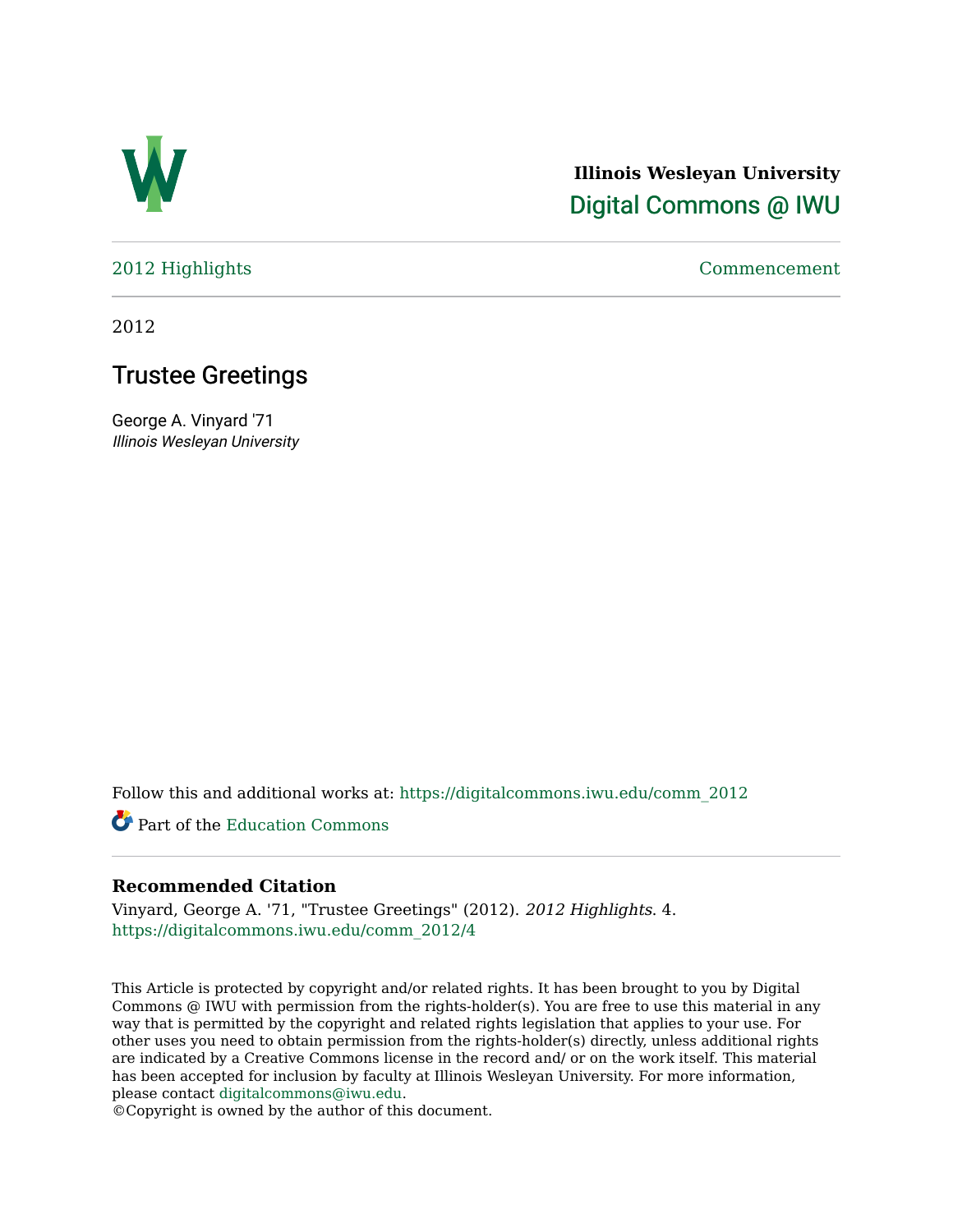## **Trustee Greetings**

**George A. Vinyard '71** 

**Chair, Board of Trustees** 

**Sunday, April 29, 2012**

#### **Scientia et Sapientia + Peter Bergman**

Graduates, Parents, Family Members... Faculty, Staff, and Friends of Illinois Wesleyan —

Greetings from the trustees and alumni. On their behalf I am here to say — Congratulations, Welcome and Thank You.

We **Congratulate** each graduate for your individual achievements. We**Welcome** you to the fellowship of Illinois Wesleyan alumni. And we**Thank You** for your contributions to the University community.

To parents, family, friends, faculty and staff — we share your pride in the accomplishments of these young men and women, and we join**them** in **Thanking You** for all you have done to help them arrive at this auspicious day.

The great physicist, Richard Feynman said, "when you get older you find nearly everything is really interesting if you go into it deeply enough." This afternoon we can test this aphorism — at least the getting older part. That is guaranteed to happen. As for deep thoughts, I will limit myself to offering some observations about our University motto and quoting some words of what might be called wisdom from a writer who has recently passed away.

I commend for your careful consideration the words that appear on the University seal designed in 1866 by the great John Wesley Powell and another less famous member of the faculty. This Latin phrase, Scientia et Sapientia, is generally translated as "Knowledge and Wisdom."

"Knowledge" suggests the acquisition of true information and understanding grounded in objective observation and logical reasoning. "Wisdom" has been defined as the capacity to **exercise sound judgment** and **act rightly** in matters of life and conduct, choosing **proper mean**s to achieve **good ends**. This suggests something that goes far beyond the search for objective truth and reaches deeper into the realm of what it means to be part of humanity in all its historical, social, esthetic, moral and spiritual dimensions.

It is my fervent hope and confident expectation that you are going forth well prepared, both intellectually and morally, to fulfill all of the aspirations reflected in our motto. But while exhorting you to be seekers of knowledge and wisdom I will not presume to suggest I know how you should go about it. I will only share my personal suspicion that part of achieving wisdom may involve learning to identify and appreciate, which is to say laugh at, absurdity and cosmic irony wherever you may find them. In this regard, our world today may be considered a "target rich environment."